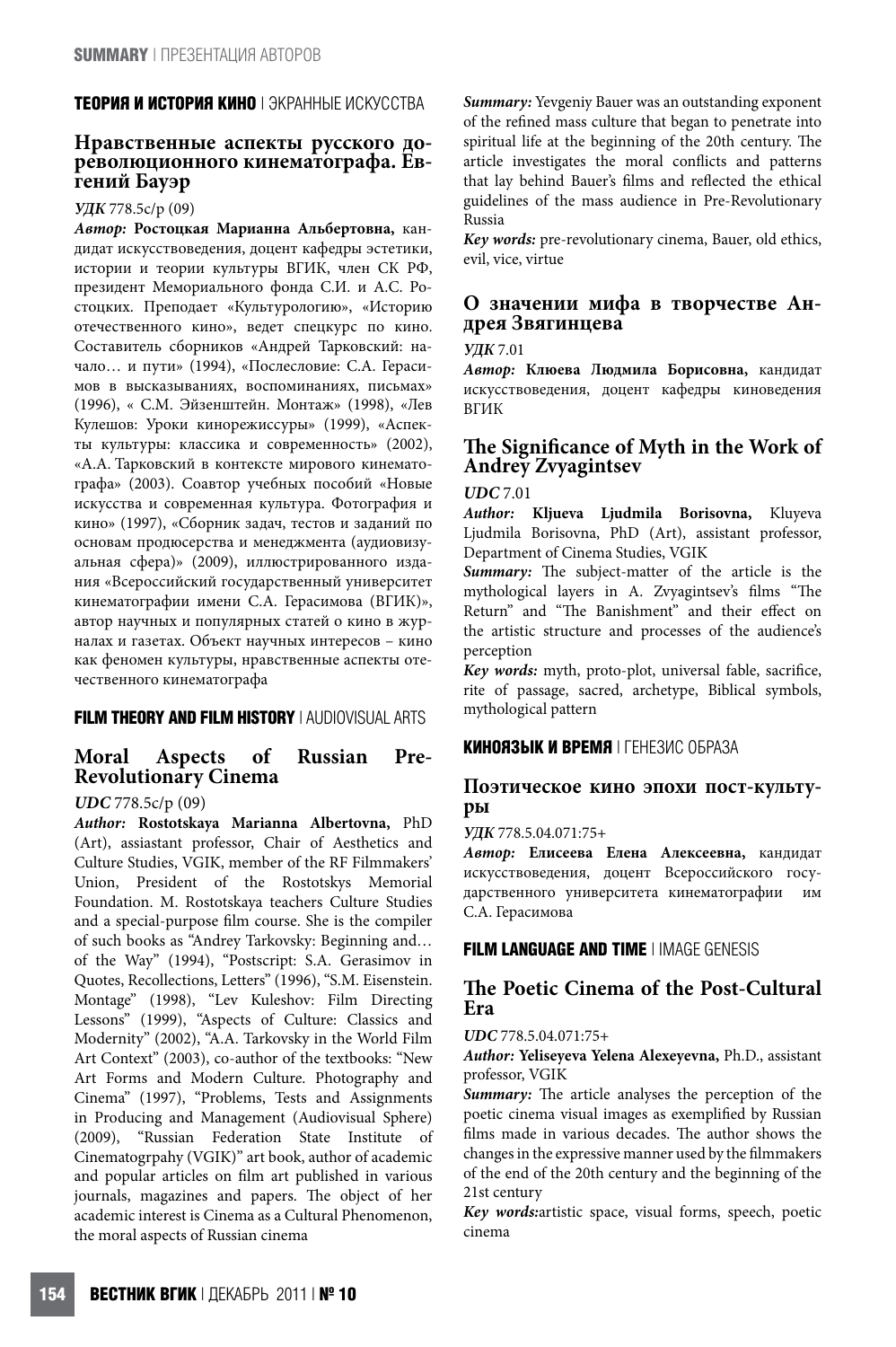#### **ПЕРФОРМАНС** | ИСКУССТВО ВОПЛОЩЕНИЯ

### **Основные аспекты развития систем- ного повторения <sup>в</sup> изобразительном искусстве**

#### **УДК** 7.01+7.03

**Автор: Буров Андрей Михайлович,** кандидат искусствоведения, начальник отдела научного развития, доцент кафедры эстетики, истории и теории культуры ВГИК andburov@gmail.com

**PERFORMANCE** | THE ART OF PRESENTATION

#### **Basic Aspects of the Development of Systematic Repetition in Fine Art**

#### **UDC** 7.01+7.03

**Author: Burov Andrey Mikhailovich,** Ph.D. PhD, Head of the Department of Scientific Development; assistant professor, Chair of Aesthetics and Culture Studies, VGIK

**Summary:** The article explores the main stages of the emergence of phrasism, a systematic esthetic repetition through a grating pattern. The author differentiates between the repetition in visual art (visual phrase) and post-visual art (post-visual phrase) and analyses the evolution of both

Key words: repetition, difference, phrasism, phasism, visual phrase, sculptural phrase, post-visual phrase, post-instphrase

# **Актер <sup>и</sup> неактер как носители культу- ры <sup>в</sup> фильмах Рениты <sup>и</sup> Юрия Григо- рьевых**

#### **УДК** 778.5.04.071. /: 071.2

**Автор: Пищита Евгений Михайлович,** окончил киноведческий факультет ВГИК в 2008 году (мастерская Огнева-Виноградова). Автор сценария и режиссер документального фильма «Букет Баталова» (2006). Аспирант кафедры киноведения, научный руководитель Л.А. Зайцева. Сфера научных интересов: творчество А.Тарковского, В.Шукшина, Р. и Ю. Григорьевых, Л. Бобровой

#### **Professional and Non-Professional Actors as Cultural Agents in the Glms of Renita and Yuriy Grigoryev**

#### **UDC** 778.5.04.071. /: 071.2

**Author: Pishita Yevgeniy Mikhailovich,** postgraduate student in Cinema Studies, research advisor: L.A. Zaytseva. A. Pishita graduated from the VGIK's Department of Cinema Studies in 2008, wrote and directed the documentary Batalov's Bunch (2006). The sphere of academic interest: the work of A. Tarkovskiy, V. Shukshin, R.and Yu. Grigoryev, L. Bobrova

Summary: The article investigates the problem of casting professional and non-professional actors as bearers of culture. It also analyses the methods of directing nonprofessionals, of plunging them into the material and creating spiritual links between the performers. The Grigoryevs' experience of adapting "The Karamazoff Brothers" by F. Dostoyevsky and V. Shukshin's prose is considered

Key words: culture, actor, film analysis, film theory, Russian cinema, 20th century, Dostoyevsky, Shukshin, the Geigoryevs

#### **КУЛЬТУРА ЭКРАНА** | КУЛЬТУРОЛОГИЯ. ФИЛОСОФИЯ

#### **Свобода как культурная ценность**

#### **УДК** 1Ф«20»+37.01

**Автор: Межуев Вадим Михайлович,** выдающийся российский ученый, доктор философских наук, профессор, главный научный сотрудник Института философии Российской Академии Наук. Автор более 250 научных работ. Сфера исследовательских интересов: культура как философская проблема, философия культуры в истории философии и в составе современного научного знания о культуре, особенности культурного и цивилизационного развития России, всемирная история в свете философско-исторического знания, культурологический смысл социалистической идеи

**SCREEN CULTURE** | CULTUROLOGY. PHILOSOPHY

#### **Liberty as a Cultural Value**

**UDC** 1Ф«20»+37.01

**Author: Mezhuyev Vadim Mikhailovich,** an outstanding Russian scholar, PhD, professor, chief research worker, Institute of Philosophy, Russian Academy of Sciences. V. Mezhuyev is the author of over 2500 works. Sphere of academic interest: culture as a philosophic problem; Philosophy of Culture in the context of History of Philosophy and modern culture studies, particularly, the peculiarities of Russia's cultural and civilizing development; World History in terms of philosophic and historic thought; the cultural meaning of the Socialist idea

**Summary:** What is liberty, does a modern human being consider this category an exceptional value – these are vital philosophic problems dating back to most ancient times. How does a free person think? What is his way of life? How does the awareness of one's freedom influence a creative individual and what role does culture play in all this? And, finally, what do we mean by the term "eternal values"? The author tries to find the answers to all these questions

**Key words:** Philosophy, History, human being, freedom, individual, culture, society, time, eternal values, civilization

#### **Альфред Шнитке и конец «большого стиля» в российской киномузыке**

**УДК** 7.01 **Автор: Михеева Юлия Всеволодовна,** кандидат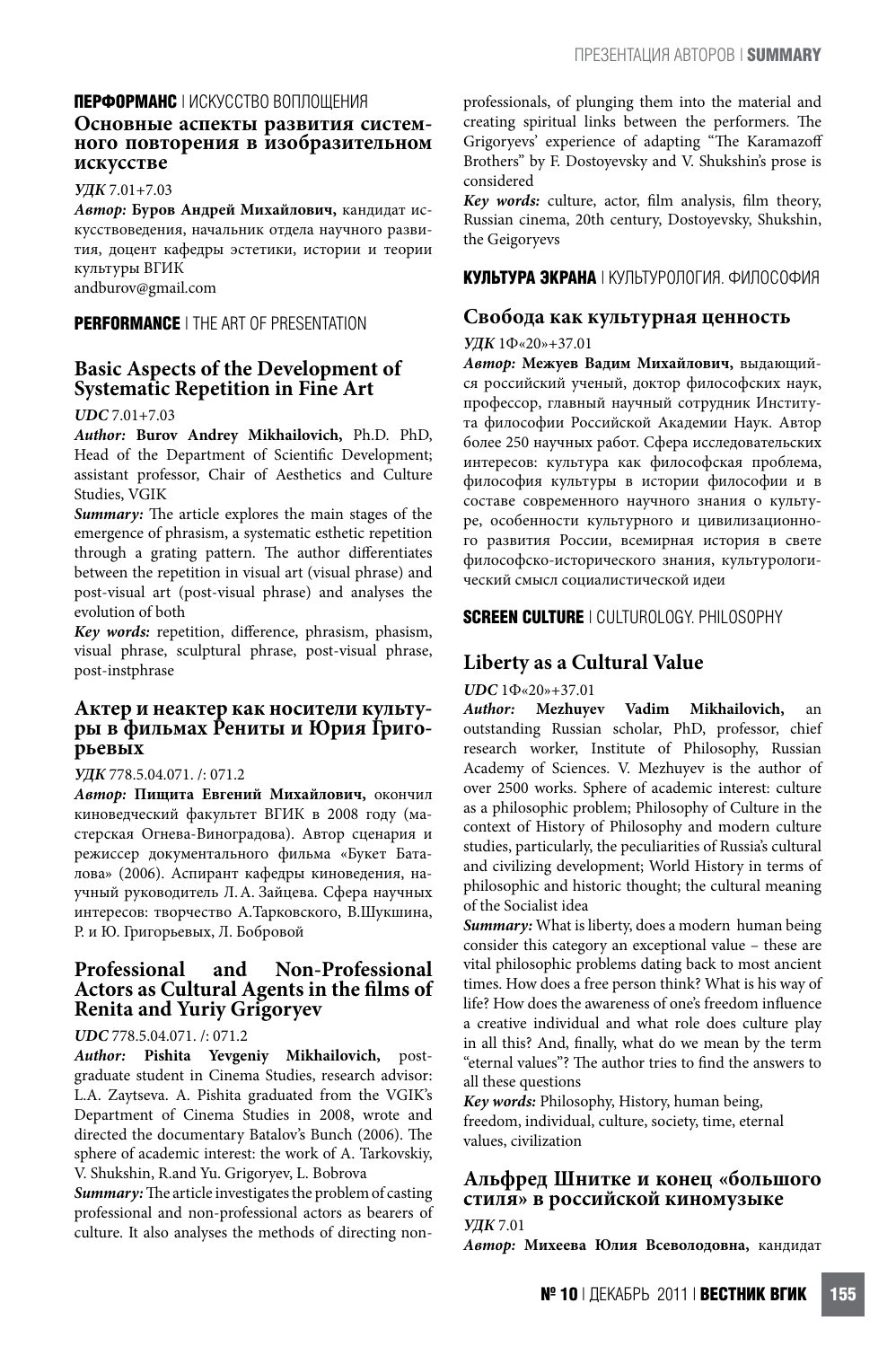философских наук, заведующая Отделом междисциплинарных исследований в киноискусстве НИИ киноискусства (ВГИК). jmikheeva@zmail.ru

#### **Alfred Schnittke and the End of Russian Classic Music**

#### **UDC** 7.01

#### **Author: Mikheyeva Yulia Vsevolodovna,** PhD, Head of the Interdisciplinary Research Department, Institute of Film Art (VGIK)

jmikheeva@zmail.ru

**Summary:** The article surveys the ideological and cultural situation in Russian music in the 1970s. It was the period when the most important traits of Alfred Schnittke's work became apparent, which marked his transition from the images and themes of the Russian "Grand Style" to more complicated sound structures of modern music. Having inherited the intellectual and ethical traditions from Shostakovich, Schnittke brought to music a new perception of reality including a different understanding of a person's state of mind. Thus, Schnittke's film scores did not only reflect the shift of modern artistic paradigms, but became a form of philosophic self-consciousness in the context of post-modernist global changes. Schnittke's music opened the stage of "indirect statement" in film music, which enriched and transformed the meaning of the screen image

Key words: actual film music, auteur cinema, polystylistics, artistic paradigm, ontology and phenomenology of the sound

**КИНОБИЗНЕС** | СТРАТЕГИЯ И ТАКТИКА УПРАВЛЕНИЯ

#### **Факторы конкурентоспособности национальных кинематографий**

#### **УДК** 778.58.004

**Автор: Жабский Михаил Иванович,** доктор социологических наук. Работает: Всероссийский государственный университет кинематографии им. С.А. Герасимова; Государственный институт искусствознания. Ведущий научный сотрудник, зав. отделом социологии экранного искусства

**FILM INDUSTRY** I STRATEGY AND TACTICS OF MANT AGEMENT

## **Fe factors of competitive ability of national Glm industries**

#### **UDC** 778.58.004

**Author: Zhabskiy Mikhail Ivanovich,** PhD in Sociology, Russian Federation Institute of Cinematography; State Institute of Culture Studies. Leading researcher, head of the Department of Audiovisual Arts

Summary: Why does one country dominate in European film space while many others are on the edge of total loss of cinematic independence, but some,

being strongly dependant, nevertheless try to stand up for themselves and sometimes succeed? Using statistical material, the article prepared by the State Institute of Art Studies highlights the deep objective and subjective

factors determining the outcome of the of the rivalry between national film industries.

Key words: national cinema, Hollywood, film market share, competitive ability factors, super-costly competition, film industry, Esthetics, Economics, cultural identity, state support

### **Поиски новых моделей кинодистри- бьюции <sup>в</sup> цифровой медиасреде**

#### **УДК** 778.58.004

**Автор: Бакулев Геннадий Петрович,** доктор филологических наук, профессор, работает на кафедре русского и иностранных языков ВГИКа. В 2003 г. защитил докторскую на тему «Теории и концепции новых медиа». В 2006 г. получил звание профессора. Читает курсы «Современные теории массовой коммуникации», «Медиатехнологии в массовой коммуникации» во ВГИКе и РГГУ. Список публикаций включает 200 наименований. Подготовил трех кандидатов наук. Ныне научный руководитель аспирантов по специальности «журналистика» и по лингвистическим специальностям. Член Союза кинематографистов РФ, Российской академии социальных наук, Российской коммуникативной ассоциации

#### **The Search of New Distribution Patterns in Digital Media Environment**

#### **UDC** 778.58.004

**Author: Bakulev Gennady Petrovich,** PhD (Philology), professor, Russian and Foreign Languages Department, VGIK. Doctoral Dissertation: "Theories and Concepts of New Media" (2003). Lectures on "Modern Theories of Mass Communication", "Media Technologies in Mass Communications" at VGIK and RGGU. The list of publications includes 200 titles. G. Bakulev has trained three PhDs and at present is an academic supervisor of post-graduate students in Journalism and Linguistics. He is a member of Russian Filmmakers' Union, Russian Academy of Social Sciences and Russian Communicative Association

**Summary:** Digital technologies and the Internet in particular are causing deep changes in film industry. The development of the VoD service is enhancing the tendency for digitalization and disintermediation. Consequently, there is a considerable cost reduction in the value chain. In the long term future there can be a radical revision of the existing system of distribution "windows". To understand the principles of the on-line distribution the author tries to estimate the impact of new media technologies on film distribution and the strategy of its main participants

Key words: film industry, distribution, Internet, on-line distribution, value chain, VoD (Video on Demand)